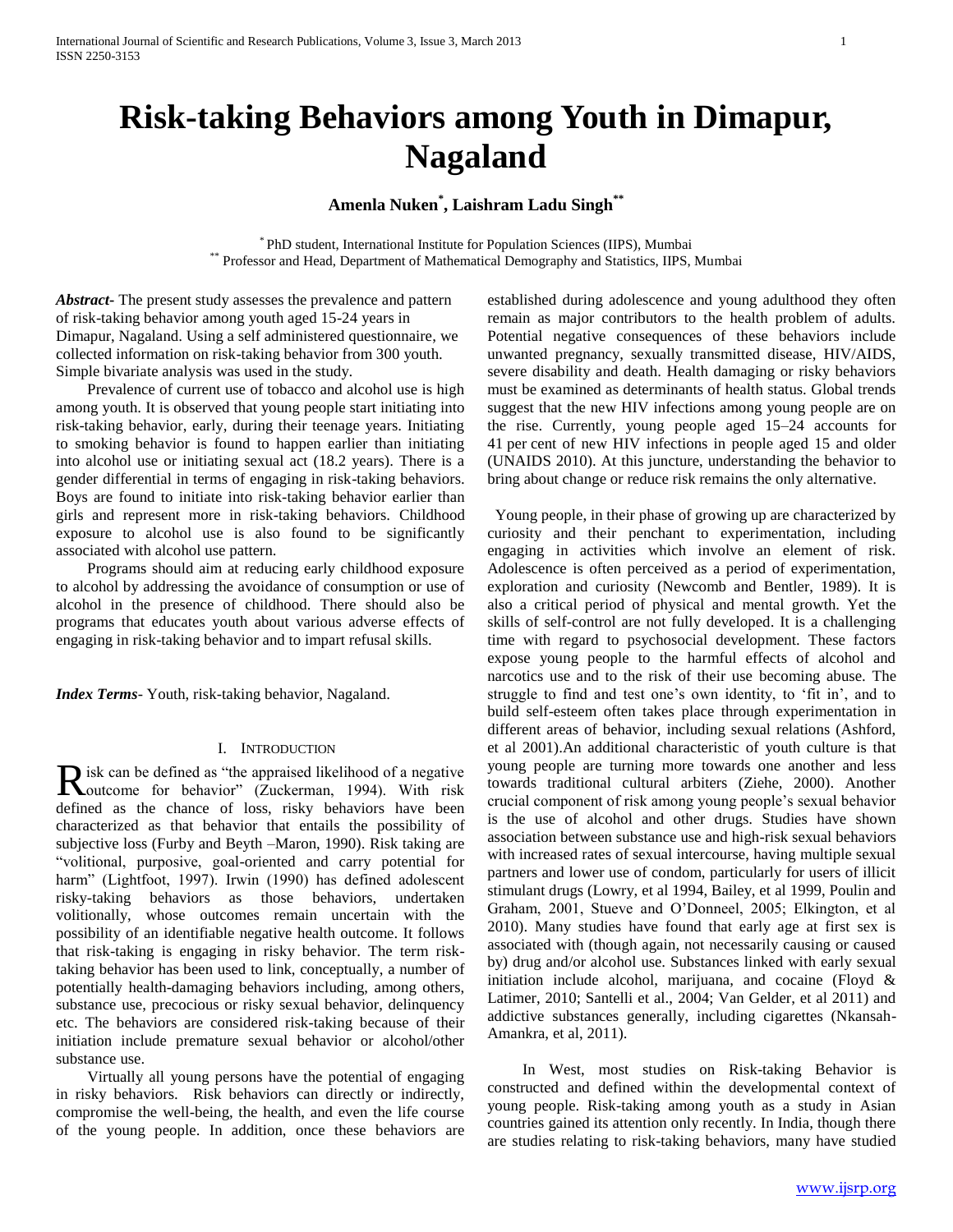in isolation on particular dimension. Studies on drug use/substance use and risky sexual behavior, was mainly focused on Intravenous Drug users, street children, migrants, slum population, gender/region specific, focused only on school/college going youth etc. which does not truly portray the general youth population (Moni Nag, 1996; Jejeebhoy, 1998; Abraham and Kumar, 1999; Verma and Hemkhothang, 2002; Gutpa and Singh, 2002). There is clearly a need to understand risk behavior pattern across varying cultural context and their causative factors. Little is yet known about youth's behavior which places them at risk for negative consequences (STI/HIV).

 Nagaland is of course going through transition and social change, influenced by western life-style and modernization. Free-mixing nature of youngsters, longer period of dependence, unemployment and late marriages with penchant to seek fun, has its negative impact as well. It makes the youngsters more vulnerable to engage in risk-taking behaviors. There are numerous behavioral and social health risks besetting the Youth in Nagaland- youth drug/alcohol use and abuse, abortions etc. However there is no data to catalogue the concern for health risk behavior. With available data being limited, especially concerning the youth of Nagaland, an understanding of the meaning of risk taking in youth culture, from the youth perspective, is essential to successful prevention and intervention of health-compromising risk-behavior.

 It is true that no all young people equally indulge in activities that might jeopardize their health and safety and that circumstance of some youth seem to deter them from taking risk, while the situation of others act to facilitate involvement in potentially hazardous practices. Risk-behaviors that is experimented out during adolescence is not necessarily abandoned in adulthood have important implications for individual psychology and physical health, both in short and long term. Because these activities entail substantial economic and social costs to the health and well-being of individuals and also to society, it is important to understand the extent of young people's involvement in them. The broad aim of the present paper is to explore the risk-taking behaviors of youth, with the specific objective to explore the prevalence and pattern of different risk-taking behaviors among youth in Dimapur.

## II. RESEARCH METHODOLOGY

 The unit of analysis in this study is ethnic male and female 'Naga' youth aged between 15-24 years, who are unmarried and unemployed at the time of the study. In the absence of sampling frame of risk-taking behavior among youth, the approach adopted to select youth was a stratified random sampling of secular colleges in Dimapur for selecting college going youth and stratified random sampling of communities for selecting noncollege going youth. A total of 300 youth, which included college going youth (200) and non-college going youth (100), was considered in the study. Out of the pre-determined 200 college going youth, 80 youth were selected from pre-university level and 120 youth from graduate level were selected taking into consideration the streams of education- 60 were science students, 100 arts students and 40 commerce students. A total of 100 Noncollege going youth was selected, through a list of non/out of college youth aged 15-24 years from community based youth organizations functioning at society and church level. A sample of 25 youth from each of the selected 4 segment/locality (25\*4=100) was included in the study.

# **Data collection:**

 The data collected in this study are of mixed form, containing both quantitative and qualitative data. To describe both personal or behavioral characteristics and their relationships, quantitative data was collected from 300 individual youth, using structured self administered questionnaires. Qualitative data was collected to elicit information on various aspects of youth's behavior, their decision-making process and their motives/reasons behind those decisions or behavior.

### **Statistical Analysis**

 In this paper, simple univarite and bivariate are used. For the Bivariate analyses, the associations between the risk-taking behavior (viz alcohol use, drug use, engaging in sex, engaging in any substance use (excluding use of smokeless tobacco) was assessed. Chi square test was used to examine the bivariate associations.

### **Measurements and variables used**

 **Risk-taking behavior:** For the purpose of study, risk-taking behavior is the collective term used for engaging in smokeless tobacco, smoking tobacco, drinking alcohol, other substance use and engaging in sex. Each of the behavior was dichotomized as either risk absent 'No' (0) or risk present 'Yes' (1).

In this paper - current use of tobacco/alcohol/other substance is defined as having smoked/used alcohol in the past 30 days. Only for engaging in sex, the reference period is in the last three months. Ever use is defined as use of tobacco/alcohol/other substance at any point of time in life.

# III. RESULTS

### **Pattern of Tobacco use (Smokeless tobacco and cigarettes)**

 It is evident from Table 1.1 that among the study group, 64 percent of youth had ever smoked cigarettes and 31.3 percent of youth are currently smoking. Fifty-four percent of youth are currently using smokeless tobacco products, for example like chew pan, *talab, gutkha, sada* etc. Within the tobacco users, as expected boys/male tobacco users are more compared to girls/female tobacco users. Similarly, the frequency of taking smokeless tobacco for more than 3 times in a day during the last 30 days is more among males/boys than females/girls. Among those who currently smoke, boys dominate in the behavior of smoking cigarettes. The mean age of initiation for smoking is 13.9 years (ranging from a low of 4 years to 23 years), and for smokeless tobacco it is 15.7 years (ranging from 8 years to 22 years).The corresponding mean age for boys being 13.6 years and 15.4 years respectively while for females it is 14.6 years and 16.3 years respectively, indicating that boys initiate into smoking and use of tobacco products earlier than girls (table not shown).

# **Pattern of alcohol use**

 As shown in Table 1.2, sixty-seven percent of youth had ever used alcohol, 46.3 percent of youth are currently using alcohol. Thirty percent of youth, in the last 30 days had used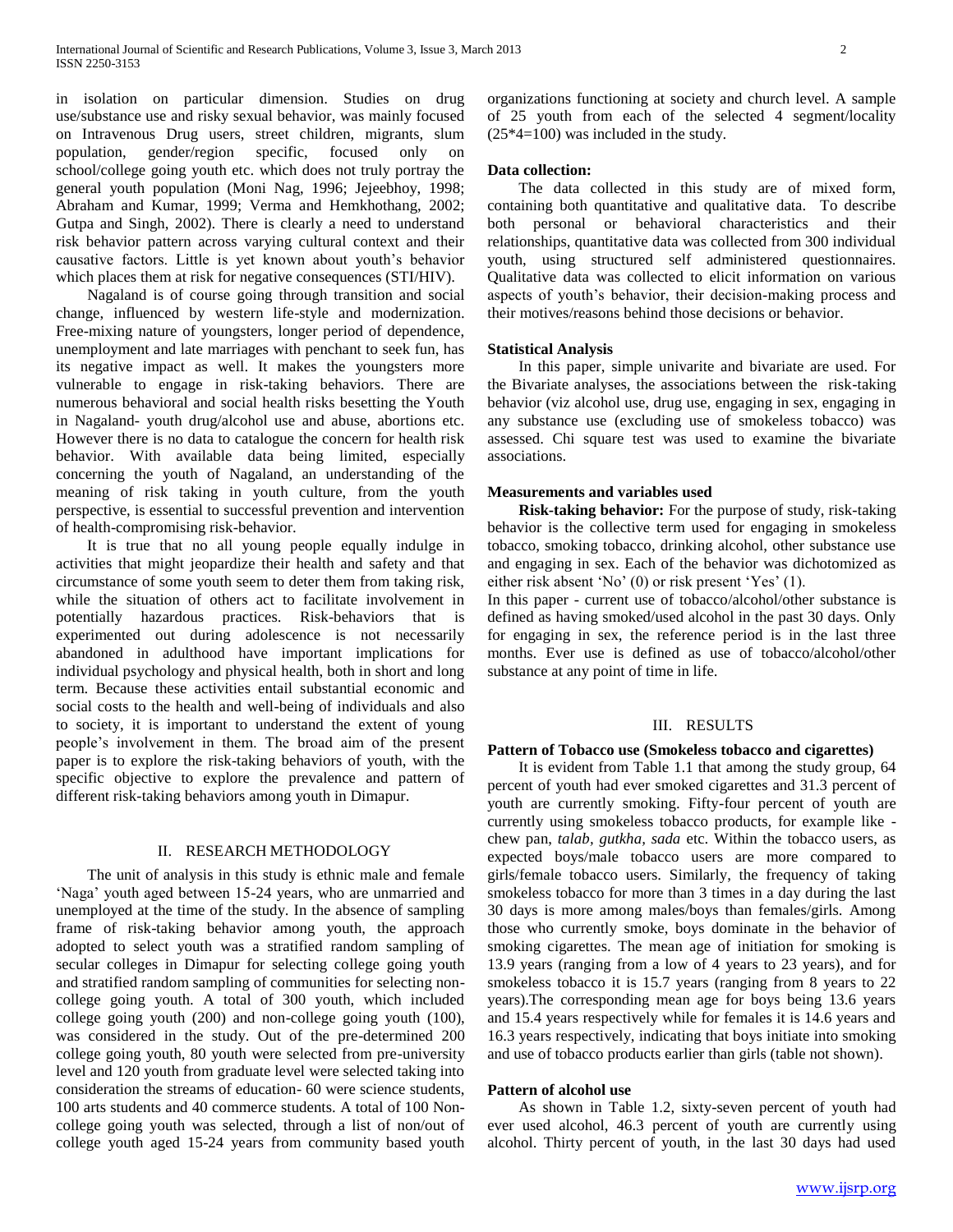Table 1.1 Pattern of tobacco use

|                                           | Percentage | Percent distribution of sex<br>within tobacco use behavior |        |       | Number<br>of |
|-------------------------------------------|------------|------------------------------------------------------------|--------|-------|--------------|
|                                           | (%)        | Male                                                       | Female | Total | youth        |
| Ever tasted smokeless tobacco             |            |                                                            |        |       |              |
| (chew pan,talab/gutkha etc)               |            |                                                            |        |       |              |
| Yes                                       | 57.0       | 62.6                                                       | 37.4   | 100.0 | 171          |
| No                                        | 43.0       | 33.3                                                       | 66.7   | 100.0 | 129          |
| Currently using smokeless tobacco         |            |                                                            |        |       |              |
| Yes                                       | 53.7       | 61.5                                                       | 38.5   | 100.0 | 161          |
| N <sub>o</sub>                            | 46.3       | 36.7                                                       | 63.3   | 100.0 | 139          |
| During the past 30 days, u took           |            |                                                            |        |       |              |
| smokeless tobacco                         |            |                                                            |        |       |              |
| $0$ times                                 | 46.3       | 36.7                                                       | 63.3   | 100.0 | 139          |
| $1 - 2$                                   | 5.3        | 37.5                                                       | 62.5   | 100.0 | 16           |
| $3-9$                                     | 15.0       | 60.0                                                       | 40.0   | 100.0 | 45           |
| $10-19$                                   | 20.3       | 55.7                                                       | 44.3   | 100.0 | 61           |
| 20-29                                     | 5.7        | 70.6                                                       | 29.4   | 100.0 | 17           |
| $30+$                                     | 7.3        | 90.9                                                       | 9.1    | 100.0 | 22           |
| Ever smoked cigarettes                    |            |                                                            |        |       |              |
| Yes                                       | 64.3       | 63.2                                                       | 36.8   | 100.0 | 193          |
| No                                        | 35.7       | 26.2                                                       | 73.8   | 100.0 | 107          |
| Currently smoking                         |            |                                                            |        |       |              |
| Yes                                       | 31.3       | 80.9                                                       | 19.1   | 100.0 | 94           |
| N <sub>0</sub>                            | 68.7       | 35.9                                                       | 64.1   | 100.0 | 206          |
| <b>Total</b>                              | 100.0      | 50.0                                                       | 50.0   | 100.0 | 300          |
| Among<br>those<br>who<br>currently<br>are |            |                                                            |        |       |              |
| smoking, Number of cigarettes smoked      |            |                                                            |        |       |              |
| per day in the past 30 days?              |            |                                                            |        |       |              |
| Less than 1 cigarette                     | 39.4       | 67.6                                                       | 32.4   | 100.0 | 37           |
| 2-5 cigarettes                            | 40.4       | 81.6                                                       | 18.4   | 100.0 | 38           |
| 6-10 cigarettes                           | 18.1       | 100.0                                                      | 0.0    | 100.0 | 17           |
| 11-20 cigarettes                          | 2.1        | 100.0                                                      | 0.0    | 100.0 | $\sqrt{2}$   |
| <b>Total</b>                              | 100.0      | 50.0                                                       | 50.0   | 100.0 | 94           |

Percentage of youth by their status of tobacco use, frequency of tobacco use in the last 30 days and the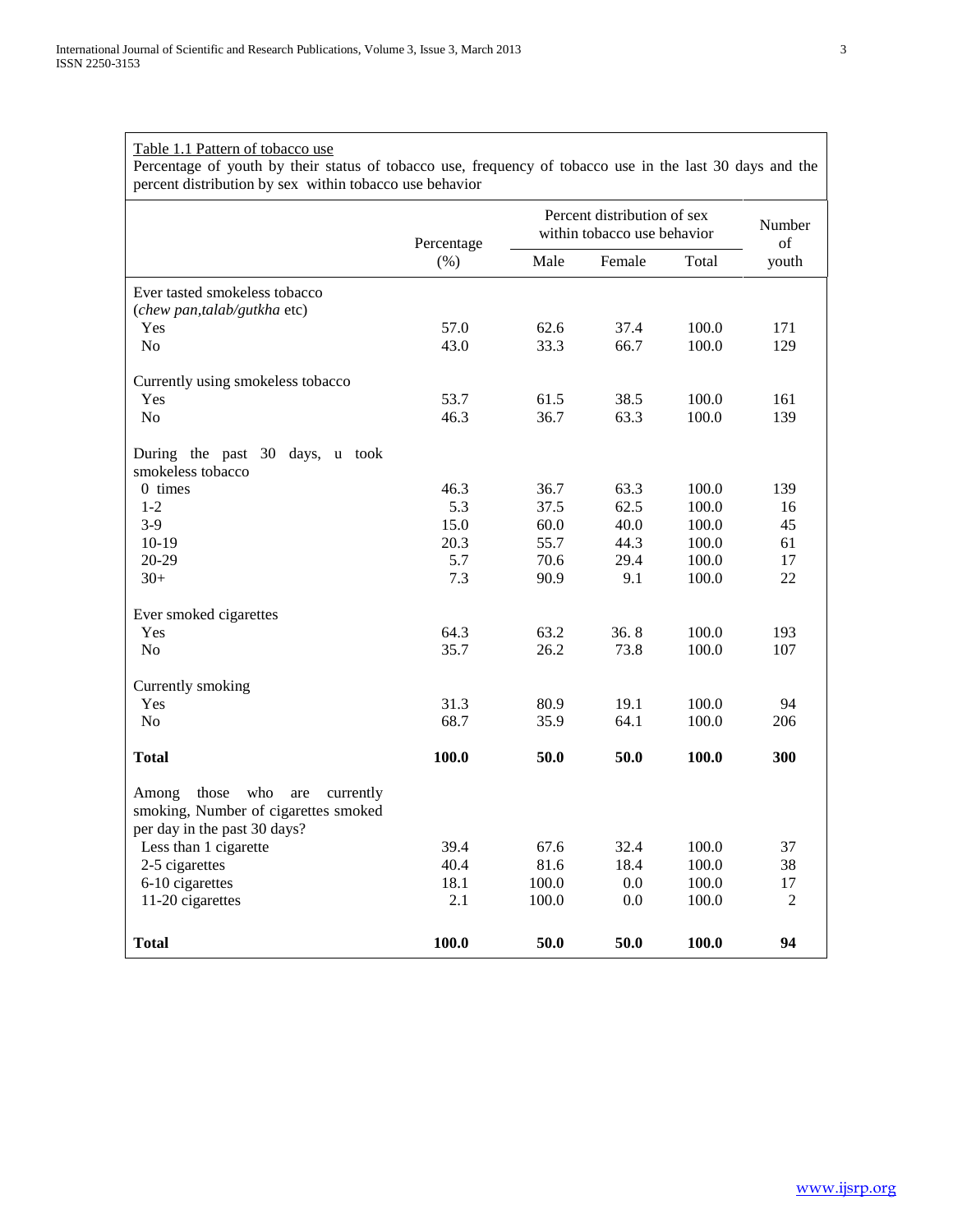| Table 1.2 Pattern of alcohol use<br>Percentage of youth by their status of alcohol use, frequency of alcohol use in the last 30 days and the<br>percent distribution by sex within tobacco use behavior |              |      |                                                            |       |            |
|---------------------------------------------------------------------------------------------------------------------------------------------------------------------------------------------------------|--------------|------|------------------------------------------------------------|-------|------------|
|                                                                                                                                                                                                         | Percentage   |      | Percent distribution of sex<br>within alcohol use behavior |       |            |
|                                                                                                                                                                                                         | $(\% )$      | Male | Female                                                     | Total | youth      |
| Ever tasted any form of alcohol                                                                                                                                                                         |              |      |                                                            |       |            |
| Yes                                                                                                                                                                                                     | 67.0         | 82.7 | 51.3                                                       | 100.0 | 201        |
| N <sub>0</sub>                                                                                                                                                                                          | 33.0         | 17.3 | 48.7                                                       | 100.0 | 99         |
| Currently drinking alcohol                                                                                                                                                                              |              |      |                                                            |       |            |
| Yes                                                                                                                                                                                                     | 46.3         | 63.3 | 29.3                                                       | 100.0 | 139        |
| N <sub>0</sub>                                                                                                                                                                                          | 53.7         | 36.7 | 70.7                                                       | 100.0 | 161        |
| No days alcohol used in the last 30                                                                                                                                                                     |              |      |                                                            |       |            |
| days                                                                                                                                                                                                    |              |      |                                                            |       |            |
| $\Omega$                                                                                                                                                                                                | 53.7         | 36.7 | 70.7                                                       | 100.0 | 161        |
| $1-5$                                                                                                                                                                                                   | 30.3         | 38.7 | 22.0                                                       | 100.0 | 91         |
| $6-9$                                                                                                                                                                                                   | 6.7          | 10.0 | 3.3                                                        | 100.0 | 20         |
| $10-30$                                                                                                                                                                                                 | 9.3          | 14.7 | 4.0                                                        | 100.0 | 28         |
| <b>Total</b>                                                                                                                                                                                            | <b>100.0</b> | 50.0 | 50.0                                                       | 100.0 | <b>300</b> |



alcohol for 1 to 5 days, 6.7 percent of youth for 6-19 days, and 9.3 percent of youth had used alcohol for 10-30 days in the last month. The mean age of initiating alcohol use is 15.6 years; for boys being 15.3 years and 16.1 years for females. It indicates that boys initiate into drinking earlier than girls. Among youth, who are currently engaging in alcohol use in the last 30 days, 65.5 percent of them are have used alcohol for 1-5 days, 14.4 percent of youth have used alcohol for 6- 9 days and twenty percent of youth have used alcohol for 10 days or more (table not shown).

 Age at Initiation of alcohol use and alcohol use (Figure 1.1) shows that, those youth who first initiated alcohol use, at the age of 15 years and below, are more likely to report, using alcohol for more than 10 days (25 percent) in the past month compared to those who initiated later after 15 years of age (17 percent). Similarly use of alcohol for 6-9 days in the past month is slightly higher among those who initiated alcohol use early  $(\leq$ 15 years) than those youth who initiated alcohol use after 15 years of age.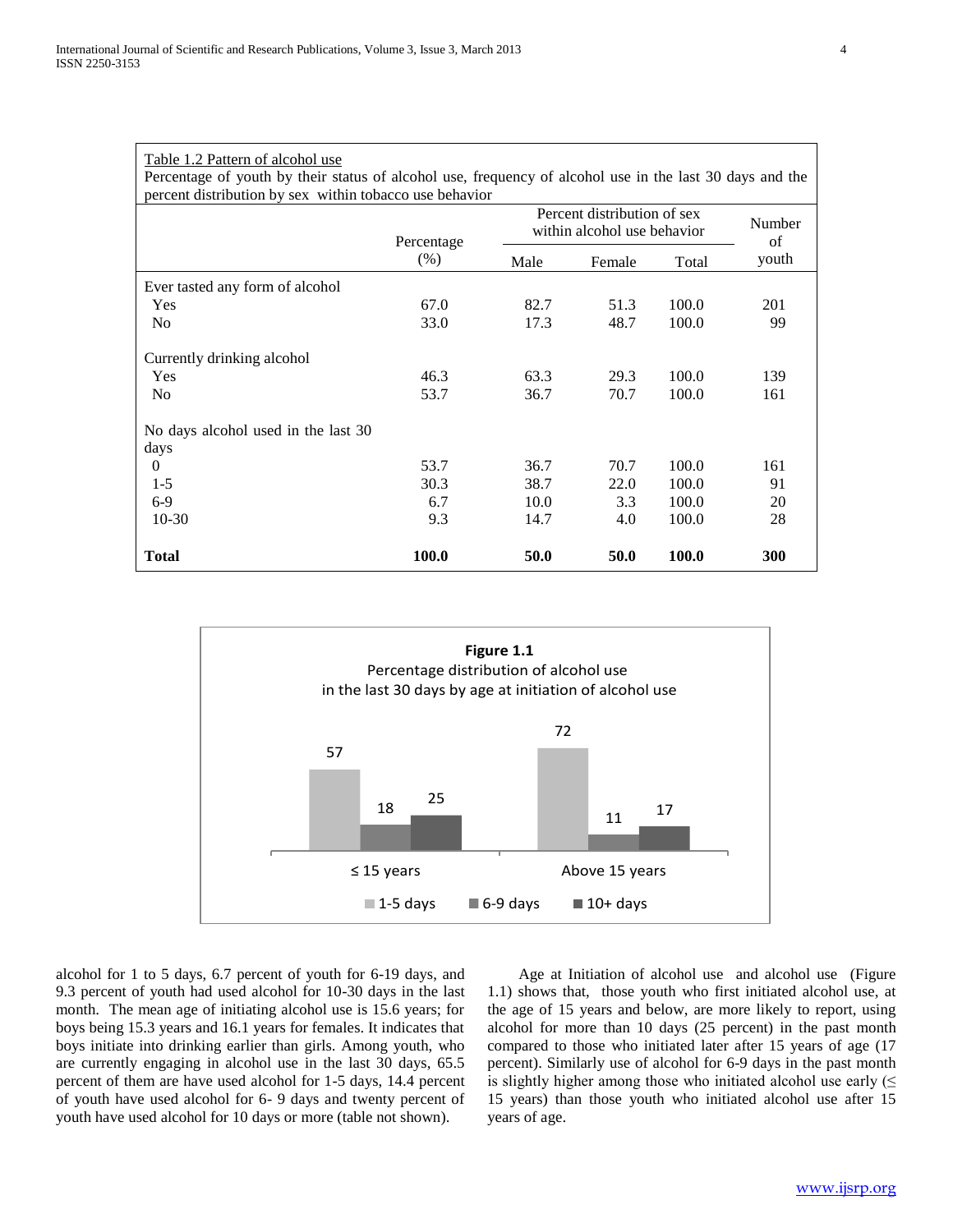# Table 1.3 Childhood exposure to alcohol and pattern of alcohol use Among those you have ever used alcohol, the percent distribution of alcohol use pattern by childhood exposure to alcohol

| <b>Childhood</b>                                         |                      | Age at alcohol<br>initiation *** | <b>Currently</b><br>use<br>alcohol*** |                      | <b>Frequency of alcohol</b><br>use in the<br>last 30 days*** |                      |                      | <b>Number</b>  |
|----------------------------------------------------------|----------------------|----------------------------------|---------------------------------------|----------------------|--------------------------------------------------------------|----------------------|----------------------|----------------|
| exposure                                                 | $\leq$ 15            | $15+$                            |                                       |                      | $1 - 5$                                                      | $6-9$                | $10+$                | of             |
| to alcohol                                               | years                | years                            | Yes                                   | N <sub>0</sub>       | days                                                         | days                 | days                 | <b>vouth</b>   |
| Low<br>Medium<br>High                                    | 26.7<br>34.2<br>54.7 | 73.3<br>65.8<br>45.3             | 43.3<br>63.2<br>82.1                  | 56.7<br>36.8<br>17.9 | 56.7<br>36.8<br>17.9                                         | 26.7<br>44.7<br>51.6 | 16.7<br>18.4<br>30.5 | 30<br>76<br>95 |
| <b>Total</b>                                             | 42.8                 | 57.2                             | 69.2                                  | 30.8                 | 30.8                                                         | 45.3                 | 23.9                 | 201            |
| Chi square significant level ***P<0.001;**P<0.05;*P<0.01 |                      |                                  |                                       |                      |                                                              |                      |                      |                |

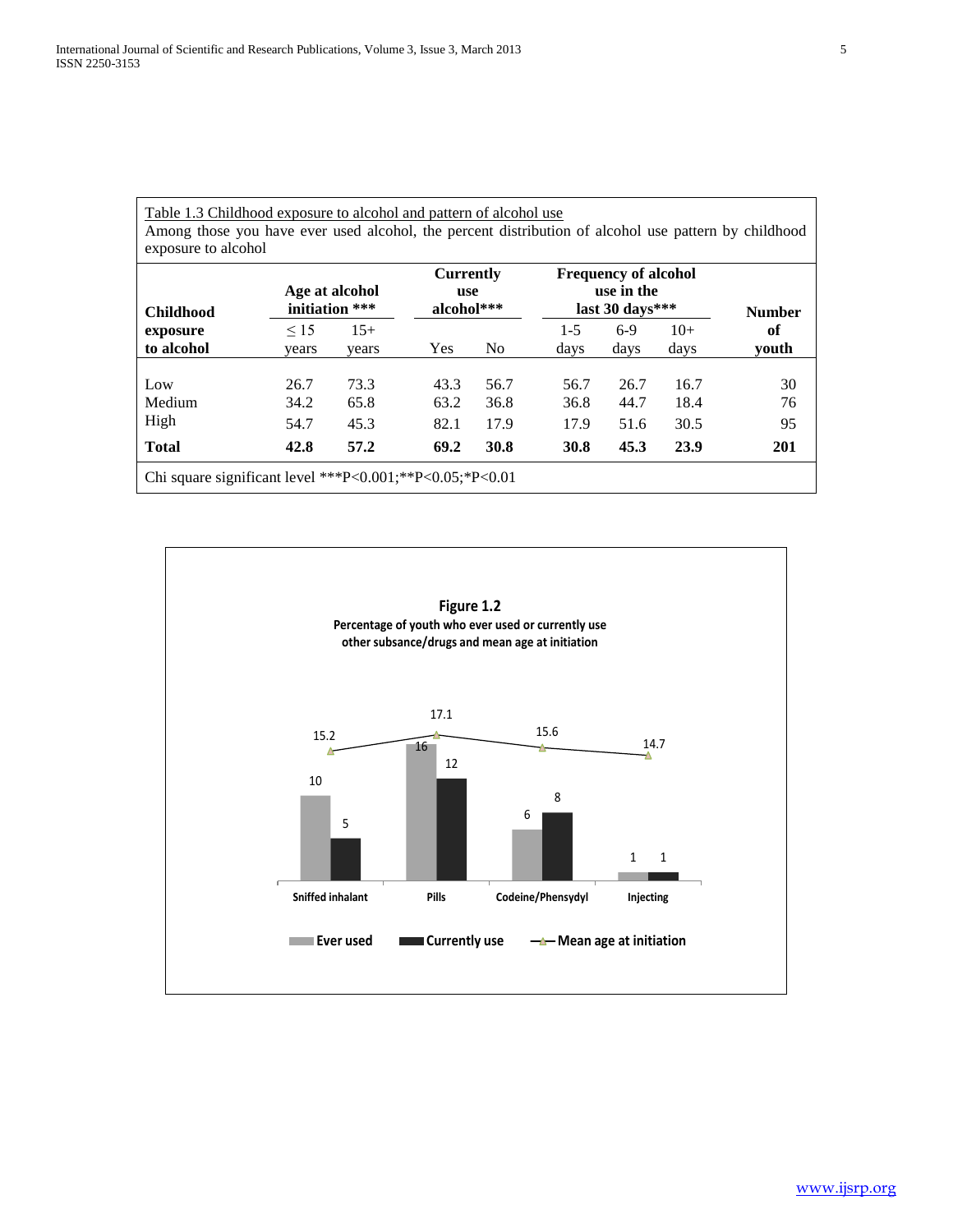The findings from Table 1.3 also reveals that pattern of drinking among young people is significantly associated with childhood exposure to alcohol use. Among those who had ever used alcohol, initiating into alcohol use early before 15 years of age is significantly higher among youth with high childhood exposure to alcohol. Over half of youth (54.7 percent) who had high childhood exposure had initiated into alcohol use  $\leq 15$  years. Current use of alcohol is significantly higher among youth with high childhood exposure to alcohol (82.1 percent). Similarly, the frequency of alcohol use in the last month is significantly linked with childhood exposure to alcohol. Those youth with high childhood exposure to alcohol were more likely to engage in alcohol use for ten or more days (30.5 percent) compared to youth with medium (18.4 percent) and low exposure to alcohol (16.7 percent). Childhood exposure to alcohol, shows statistically significant association at P<0.001 with age at alcohol initiation, current use of alcohol and frequency of alcohol use in the last month.

# **Patterns of other substance/drug use**

 Other than smoking cigarette, using smokeless tobacco products or drinking alcohol, youth in Nagaland also use substance/drugs. These substances includes sniffing of inhalants like dendrite, using ganja/ pills etc. Substance use is measured in this study with respect to the consumption of five specified substances excluding tobacco use or alcohol use. The substance use ranges from inhaling volatile substance like dendrite/glue to use of pills, ganja heroine or injecting drugs. Substance/drug use is categorized into ever use of substance (subject's lifetime use of substance) and current use of substance with reference to use of substance in to last month. As evident from Table 1.4a and Figure 1.2, among different types of lifetime substance use, use of pills is more common (16 percent), followed use of ganja (13 percent) and use of inhalants (10 percent). Six percent of youth have ever used heroine/cocaine and negligible few  $(1.3$  percent) have ever injected drugs. The mean age of initiating substance use, is 15.2 years for using inhalants, 16.7 years for use of ganja, 17.1 years for use of pills and 18.0 years for injecting non medical drugs. It is also found that boys started using the substance at slightly younger age than girls. Among those who reported ever use of substance/drug use, higher level of use is found among boys or male youth.

Table 1. 4a Ever use of other substance/drug use

Percentage of youth by ever use of different substance and the percent distribution of sex within ever use of other substance/drug use behavior

| substance/ urug use benavior              |            |                                       |                                      |       |           |
|-------------------------------------------|------------|---------------------------------------|--------------------------------------|-------|-----------|
|                                           |            | within<br>Percent distribution of sex |                                      |       |           |
|                                           |            |                                       | ever use of other substance/drug use |       |           |
|                                           | Percentage |                                       | behavior                             |       | Number of |
| Ever of other substance/drug use          | (% )       | Male                                  | Female                               | Total | Youth     |
| Have you ever tried sniffing glue/inhaled |            |                                       |                                      |       |           |
| anything to get high                      |            |                                       |                                      |       |           |
| Yes                                       | 10.3       | 80.6                                  | 19.4                                 | 100.0 | 31        |
| No                                        | 89.7       | 46.5                                  | 53.5                                 | 100.0 | 269       |
| Have you ever tried pills                 |            |                                       |                                      |       |           |
| Yes                                       | 16.0       | 72.9                                  | 27.1                                 | 100.0 | 48        |
| N <sub>o</sub>                            | 84.0       | 45.6                                  | 54.4                                 | 100.0 | 252       |
| Have you ever tried                       |            |                                       |                                      |       |           |
| heroine/cocaine/powder/crack              |            |                                       |                                      |       |           |
| Yes                                       | 6.3        | 68.4                                  | 31.6                                 | 100.0 | 19        |
| No                                        | 93.7       | 48.8                                  | 51.2                                 | 100.0 | 281       |
| Have you ever tried Ganja                 |            |                                       |                                      |       |           |
| Yes                                       | 13.3       | 82.5                                  | 17.5                                 | 100.0 | 40        |
| No                                        | 86.7       | 45.0                                  | 55.0                                 | 100.0 | 260       |
| Have you ever tried injecting             |            |                                       |                                      |       |           |
| non-medical drugs                         |            |                                       |                                      |       |           |
| Yes                                       | 1.3        | 100.0                                 | 0.0                                  | 100.0 |           |
| N <sub>o</sub>                            | 98.7       | 49.3                                  | 50.7                                 | 100.0 | 296       |
| <b>Table Total</b>                        | 100.0      | 50.0                                  | 50.0                                 | 100.0 | 300       |
|                                           |            |                                       |                                      |       |           |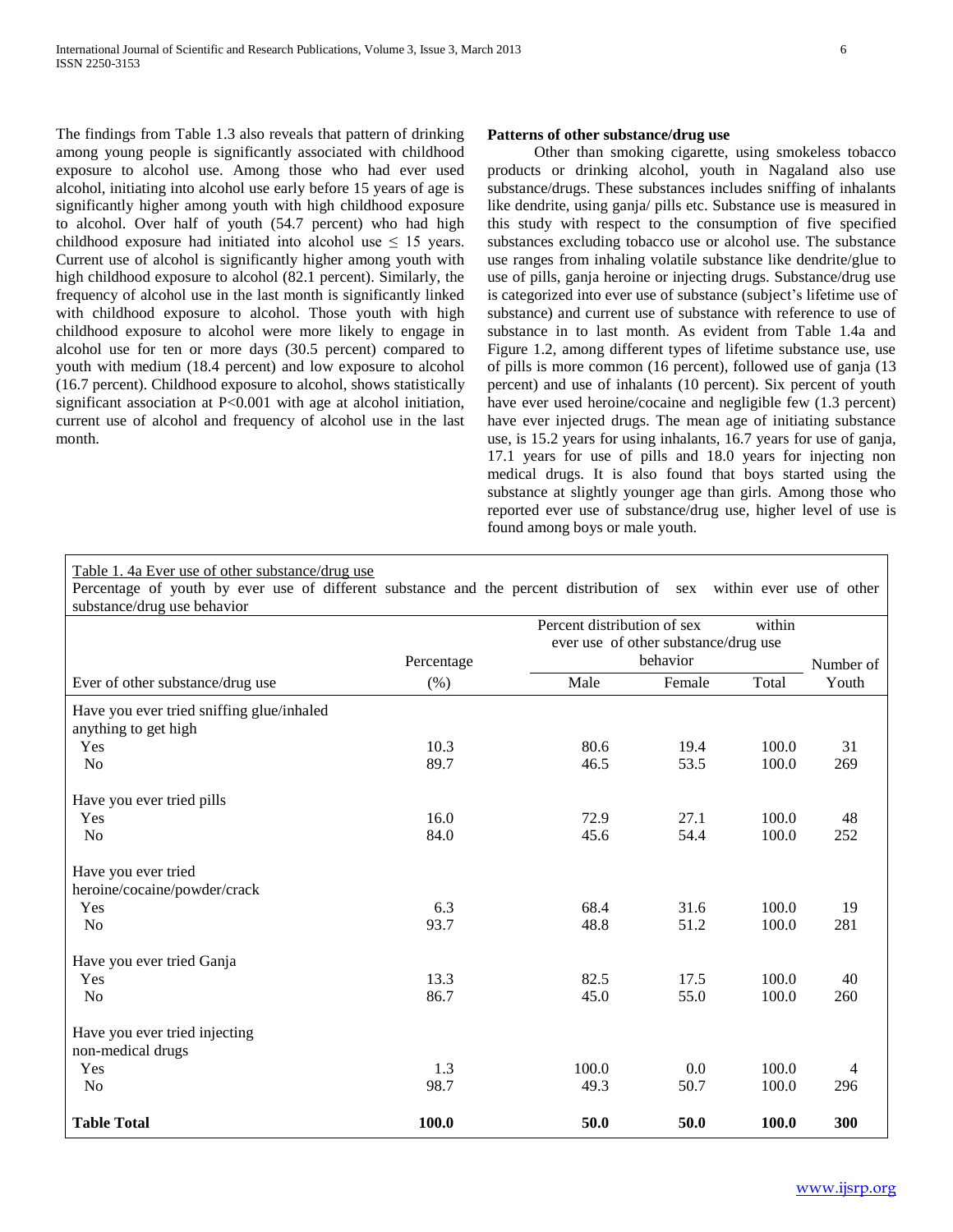| Table 1.4b Current use of other substance/drugs use<br>Percentage of youth by current use of other substance/drugs and the percent distribution of sex within current<br>use of other substance/drug use behavior |            |                             |                                                        |                |                     |
|-------------------------------------------------------------------------------------------------------------------------------------------------------------------------------------------------------------------|------------|-----------------------------|--------------------------------------------------------|----------------|---------------------|
|                                                                                                                                                                                                                   |            | Percent distribution of sex |                                                        |                |                     |
|                                                                                                                                                                                                                   | Percentage |                             | within current use of other<br>substance/drug behavior |                | Number<br>of        |
| Current substance/drug use behavior                                                                                                                                                                               | (% )       | Male                        | Female                                                 | Total          | youth               |
| Currently sniff glue/inhaled anything to get high                                                                                                                                                                 |            |                             |                                                        |                |                     |
| Yes                                                                                                                                                                                                               | 5.3        | 75.0                        | 25.0                                                   | 100.0          | 16                  |
| No                                                                                                                                                                                                                | 94.7       | 48.6                        | 51.4                                                   | 100.0          | 284                 |
| During the past 30 days, on how many days did<br>you sniff glue or other inhalants to get high                                                                                                                    |            |                             |                                                        |                |                     |
| O days                                                                                                                                                                                                            | 94.7       | 48.6                        | 51.4                                                   | 100.0          | 284                 |
| $1-3$ days                                                                                                                                                                                                        | 4.3        | 69.2                        | 30.8                                                   | 100.0          | 13                  |
| 3-9 days                                                                                                                                                                                                          | 1.0        | 100.0                       | 0.0                                                    | 100.0          | 3                   |
| Currently use pills                                                                                                                                                                                               |            |                             |                                                        |                |                     |
| Yes                                                                                                                                                                                                               | 12.3       | 70.3                        | 29.7                                                   | 100.0          | 37                  |
| No                                                                                                                                                                                                                | 87.7       | 47.1                        | 52.9                                                   | 100.0          | 263                 |
| During the past 30 days, on how many days did<br>you use pills                                                                                                                                                    |            |                             |                                                        |                |                     |
| 0 times                                                                                                                                                                                                           | 87.7       | 47.1                        | 52.9                                                   | 100.0          | 263                 |
| $1 - 2$                                                                                                                                                                                                           | 4.0        | 75.0                        | 25.0                                                   | 100.0          | 12                  |
| $3-9$<br>$10-19$                                                                                                                                                                                                  | 4.7<br>2.0 | 64.3                        | 35.7                                                   | 100.0<br>100.0 | 14                  |
| 20-29                                                                                                                                                                                                             | 1.3        | 66.7<br>75.0                | 33.3<br>25.0                                           | 100.0          | 6<br>$\overline{4}$ |
| $30+$                                                                                                                                                                                                             | 0.3        | 100.0                       | 0.0                                                    | 100.0          | 1                   |
| Currently use codeine (phynsedyl)/                                                                                                                                                                                |            |                             |                                                        |                |                     |
| cocaine/powder/crack/ Ganja etc                                                                                                                                                                                   |            |                             |                                                        |                |                     |
| Yes                                                                                                                                                                                                               | 7.7        | 73.9                        | 26.1                                                   | 100.0          | 23                  |
| $\rm No$                                                                                                                                                                                                          | 92.3       | 48.0                        | 52.0                                                   | 100.0          | 227                 |
| During the past 30 days ,on how many days did<br>you use cocaine/powder/crack/Ganja/brown/white<br>etc                                                                                                            |            |                             |                                                        |                |                     |
| 0 times                                                                                                                                                                                                           | 92.3       | 48.0                        | 52.0                                                   | 100.0          | 277                 |
| $1-2$ days                                                                                                                                                                                                        | 3.0        | 77.8                        | 22.2                                                   | 100.0          | 9                   |
| $3-9$                                                                                                                                                                                                             | 2.7        | 87.5                        | 12.5                                                   | 100.0          | $\,8\,$             |
| $10-19$                                                                                                                                                                                                           | 1.3        | 50.0                        | 50.0                                                   | 100.0          | $\overline{4}$      |
| 20-29                                                                                                                                                                                                             | 0.7        | 50.0                        | 50.0                                                   | 100.0          | $\overline{2}$      |
| Currently injecting non-medical drug                                                                                                                                                                              |            |                             |                                                        |                |                     |
| Yes                                                                                                                                                                                                               | 1.3        | 75.0                        | 25.0                                                   | 100.0          | 4                   |
| No                                                                                                                                                                                                                | 98.7       | 49.7                        | 50.3                                                   | 100.0          | 296                 |
| During the past 30 days ,on how many days did<br>you inject drugs/non-medical drugs                                                                                                                               |            |                             |                                                        |                |                     |
| $0$ days                                                                                                                                                                                                          | 98.7       | 49.7                        | 50.3                                                   | 100.0          | 296                 |
| $1 - 2$                                                                                                                                                                                                           | 1.3        | 75.0                        | 25.0                                                   | 100.0          | 4                   |
| <b>Total</b>                                                                                                                                                                                                      | 100.0      | 50.0                        | 50.0                                                   | 100.0          | 300                 |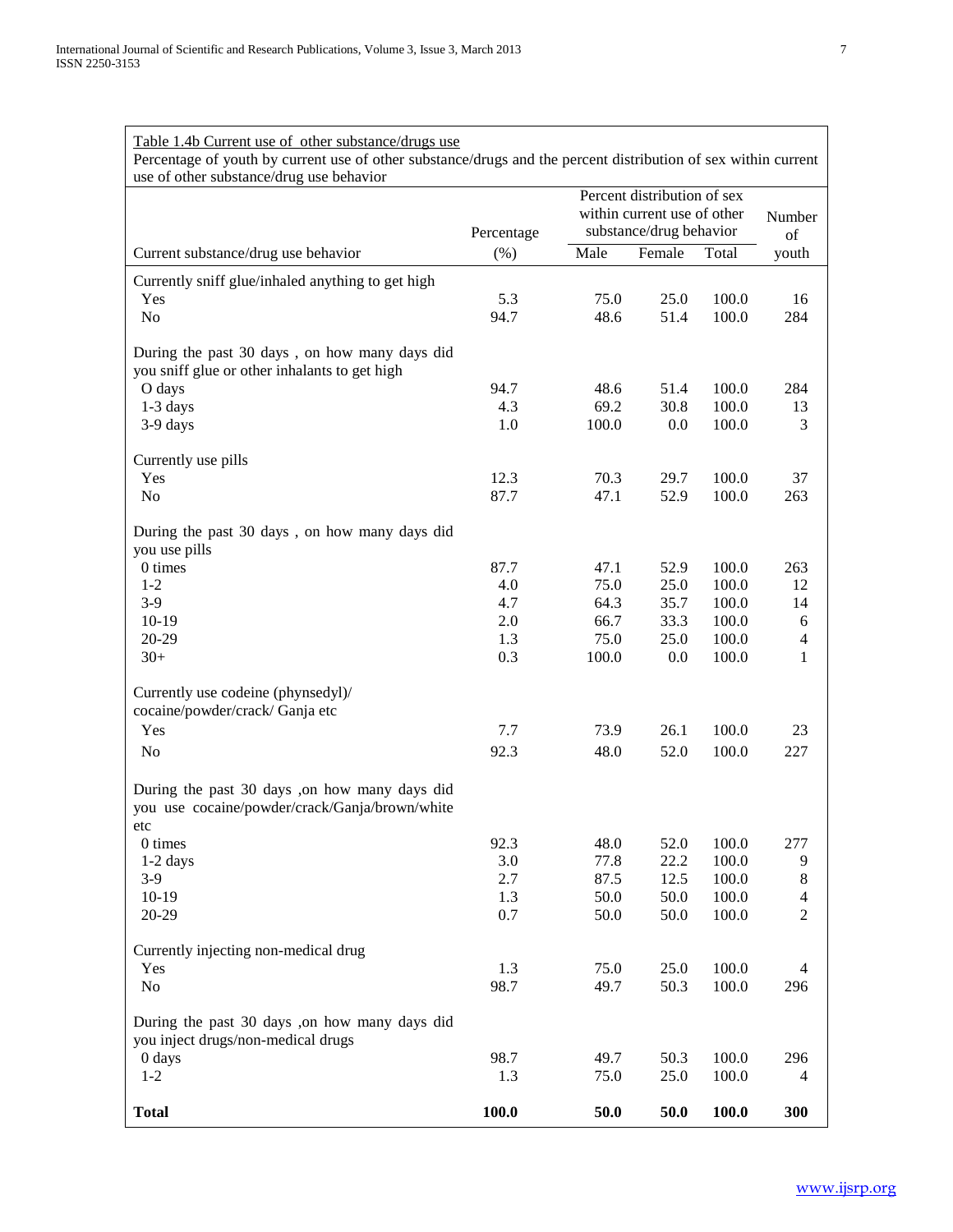Regarding current use of substance (Table 1.4b) and Figure 1.2, five percent of youth are found to currently sniff inhalants like dendrite, 12 percent of youth are currently using pills, eight percent of youth are found to currently use codeine/phensydyl and one percent of youth are found to inject drugs. Among the current substance users, boys or males dominates in all the different types of substance use.

 Regarding use of substance in the last one month (current use of substance), twelve percent of youth had used pills like spasmo proxyvon (SP), relief pain (RP); 7.7 percent had used cocaine/powder/ganja etc.; five percent of youth had sniffed glue/inhalant to get high and 1.3 percent of youth had injected drugs/non-medical drugs in the last one month. As explicable, among the current users of substance, higher level of use of substance in the last one month is found more among male youth/boys compared to female youth/girls.

### **Pattern of Sexual Behavior**

 As seen in Figure 1.3, twenty-five percent of youth have ever engaged in sexual intercourse and 16 percent have engaged in sexual behavior in the past 3 months preceding the survey. The mean age at first sexual intercourse is 18.2 year, while it is 17.9 years for males and 18.8 years for females. Boys initiate d into sexual activity a year younger than girls. Among those youth who had ever engaged in sexual intercourse, 65.3 percent of youth are found to have engaged in sexual intercourse in the past three months preceding the survey (Table 1.5a).



#### **Table 1.5a Sexual behavior**

Among youth who had ever experienced sex, percentage of different sexual behavior characters in the last 3 months, and percent distribution of sex within different sexual behavior

| <b>Sexual behavior characters</b>                                                                      | Percentage           | Percent distribution of sex within<br>different sexual behaviors | Number<br>οf         |                         |                |
|--------------------------------------------------------------------------------------------------------|----------------------|------------------------------------------------------------------|----------------------|-------------------------|----------------|
| in the last 3 months                                                                                   | (% )                 | Male                                                             | Female               | Total                   | Youth          |
| Currently engage in sex<br><b>Yes</b><br>N <sub>0</sub>                                                | 65.3<br>34.7         | 69.2<br>67.3                                                     | 30.8<br>32.7         | 100.0<br>100.0          | 49<br>26       |
| No of sexual partners<br>None during the past 3 months<br>1<br>$2+$                                    | 34.7<br>45.3<br>20.0 | 69.2<br>64.7<br>73.3                                             | 30.8<br>35.3<br>26.7 | 100.0<br>100.0<br>100.0 | 26<br>34<br>15 |
| Use of protection/condom during<br>sex<br>Yes<br>N <sub>0</sub>                                        | 30.7<br>69.3         | 73.9<br>65.4                                                     | 26.1<br>34.6         | 100.0<br>100.0          | 23<br>52       |
| Kind of relationship with partner at<br>the moment of last sexual<br>intercourse<br>Stable<br>Unstable | 61.3<br>38.7         | 58.7<br>82.8                                                     | 41.3<br>17.2         | 100.0<br>100.0          | 46<br>29       |
| Use of substance before the sexual<br>intercourse<br>Yes<br>N <sub>0</sub>                             | 57.3<br>42.7         | 72.1<br>62.5                                                     | 27.9<br>37.5         | 100.0<br>100.0          | 43<br>32       |
| <b>Total</b>                                                                                           | 100.0                | 50.0                                                             | 50.0                 | 100.0                   | 75             |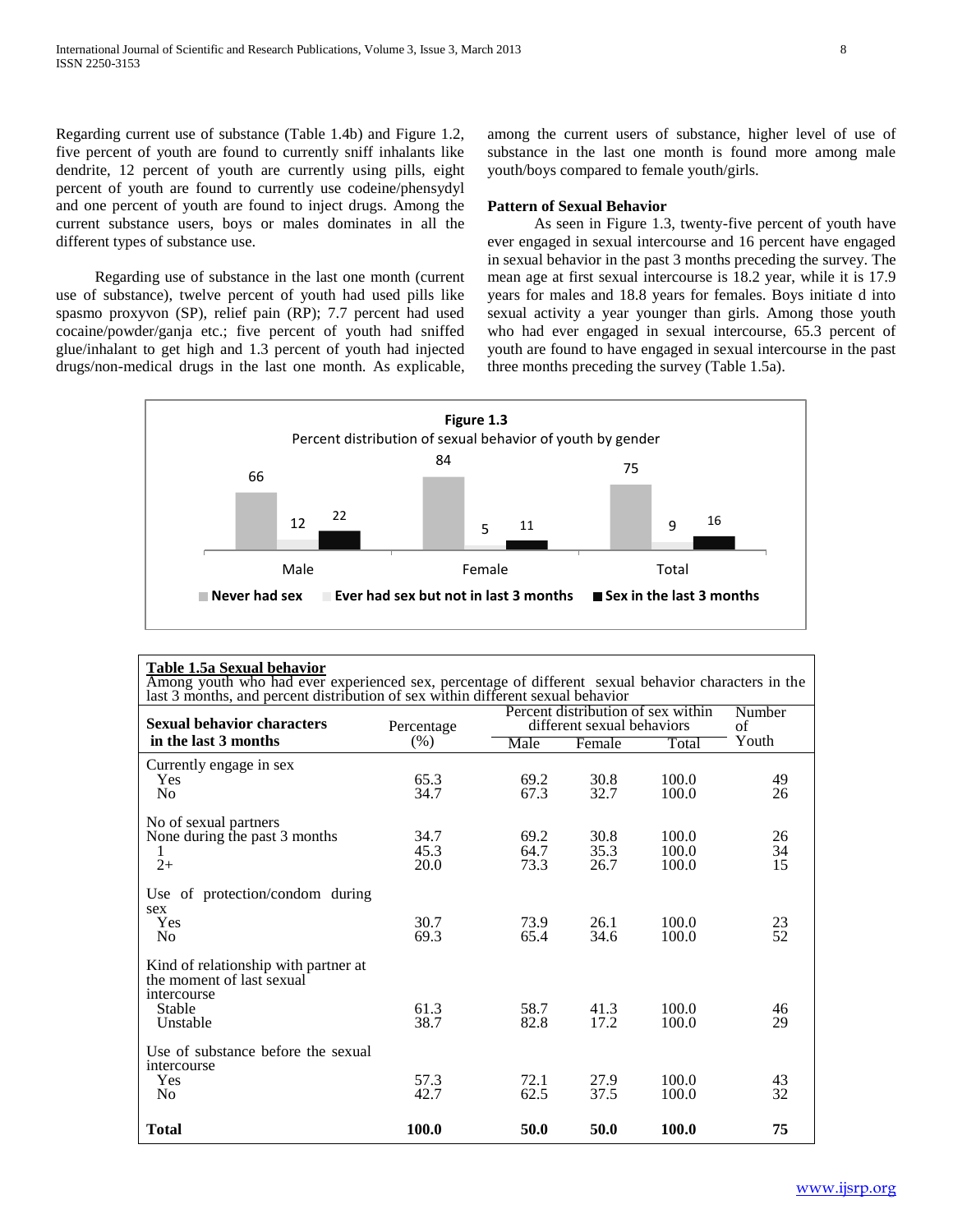Among those who reported to have more than two sexual partners in the last 3 months, seventy three percent of them were boys/male youth and 26.7 percent of them were girls. Similarly, among those who reported no use of protection during last sex, to be in unstable relationship or use of substance before sexual act, boys or male youth outnumbered girls or female youth.

# **Context of sexual debut**

 Findings from Table 1.5b shows that, among those who had ever engaged in sex, majority of them had sex for the first time with their, boyfriend or girlfriend (66.7 percent). Twenty one percent to youth had engaged in sex for the first time with their friend. Negligible few of them had engaged in first sex with stranger, relative or with sex worker. Sex with sex worker or with stranger is reported only by boys/male. For majority of the young people, the first partner to have sex with had been their boyfriend/girl friend, for 62 percent of males, their first sexual partner had been their girlfriends whereas less than two-fifths (38%) of females had first had sex with a boyfriend. Only one male each and no females reported that their first partner had been a sex worker or a stranger.

 Regarding location/place of sex during the first sexual encounter, the most common place or location is partner's house (32.0 %) followed by hotel (26.7%). Twenty four percent of youth reported having experienced first sex at their own home while negligible few had sex for the first time at party (4.0 %). Among those who reported having first sex in hotel, a significantly greater proportion of them were boys/males (75.0 percent) than girls/females (25.0 percent). The most common reason cited, for having sex for the first time was desire to have sex (46.7 percent), the first sex was chance, it just happened (41.3 percent), to express love (37.4 percent) and engage in sex out of curiosity or experience (table not shown).

 As evident from figure 1.5, the motive/reasons for engaging in sexual activity differed sharply by gender. A significantly greater number of females (62.5 percent) than males (11.8 percent) said that they had engaged in sex for the first time due to pressure from partner. Similarly girls/females were more likely (54.2 percent) to give reasons related 'to prove love' than boys (29.2 percent). On the other hand, greater proportion of male/boys than of females/girls had first had sex for reasons related to sexual desire (60.8 percent), fun/pleasure/enjoyment (37.3 percent) and curiosity or to gain experience (39.2 percent).

| Table 1.5b Context of sexual debut<br>Among youth who had ever experienced sex, percentage of youth by circumstances of sexual debut and<br>percentage distribution of sex/gender within circumstances of sexual debut. |                   |                                                                               |               |       |                           |  |
|-------------------------------------------------------------------------------------------------------------------------------------------------------------------------------------------------------------------------|-------------------|-------------------------------------------------------------------------------|---------------|-------|---------------------------|--|
|                                                                                                                                                                                                                         |                   | Percentage distribution of sex/gender<br>within circumstances of sexual debut |               |       |                           |  |
| <b>Circumstances</b><br>of<br>sexual<br>debut                                                                                                                                                                           | <b>Percentage</b> | <b>Male</b>                                                                   | <b>Female</b> | Total | <b>Number</b><br>of youth |  |
| Partner during first sex                                                                                                                                                                                                |                   |                                                                               |               |       |                           |  |
| Boyfriend/Girl friend                                                                                                                                                                                                   | 66.7              | 62.0                                                                          | 38.0          | 100.0 | 50                        |  |
| Friend                                                                                                                                                                                                                  | 21.3              | 75.0                                                                          | 25.0          | 100.0 | 16                        |  |
| Sex worker                                                                                                                                                                                                              | 1.3               | 100.0                                                                         | 0.0           | 100.0 | 1                         |  |
| Stranger                                                                                                                                                                                                                | 6.7               | 100.0                                                                         | 0.0           | 100.0 | 5                         |  |
| Relative                                                                                                                                                                                                                | 4.0               | 66.7                                                                          | 33.3          | 100.0 | 3                         |  |
| Location/place of first sex                                                                                                                                                                                             |                   |                                                                               |               |       |                           |  |
| Own house                                                                                                                                                                                                               | 24.0              | 61.1                                                                          | 38.9          | 100.0 | 18                        |  |
| Partner's house                                                                                                                                                                                                         | 32.0              | 70.8                                                                          | 29.2          | 100.0 | 24                        |  |
| Friend's house                                                                                                                                                                                                          | 13.3              | 60.0                                                                          | 40.0          | 100.0 | 10                        |  |
| Hotel                                                                                                                                                                                                                   | 26.7              | 75.0                                                                          | 25.0          | 100.0 | 20                        |  |
| Party                                                                                                                                                                                                                   | 4.0               | 68.0                                                                          | 32.0          | 100.0 | 3                         |  |
| <b>Total</b>                                                                                                                                                                                                            | 100.0             | 50.0                                                                          | 50.0          | 100.0 | 75                        |  |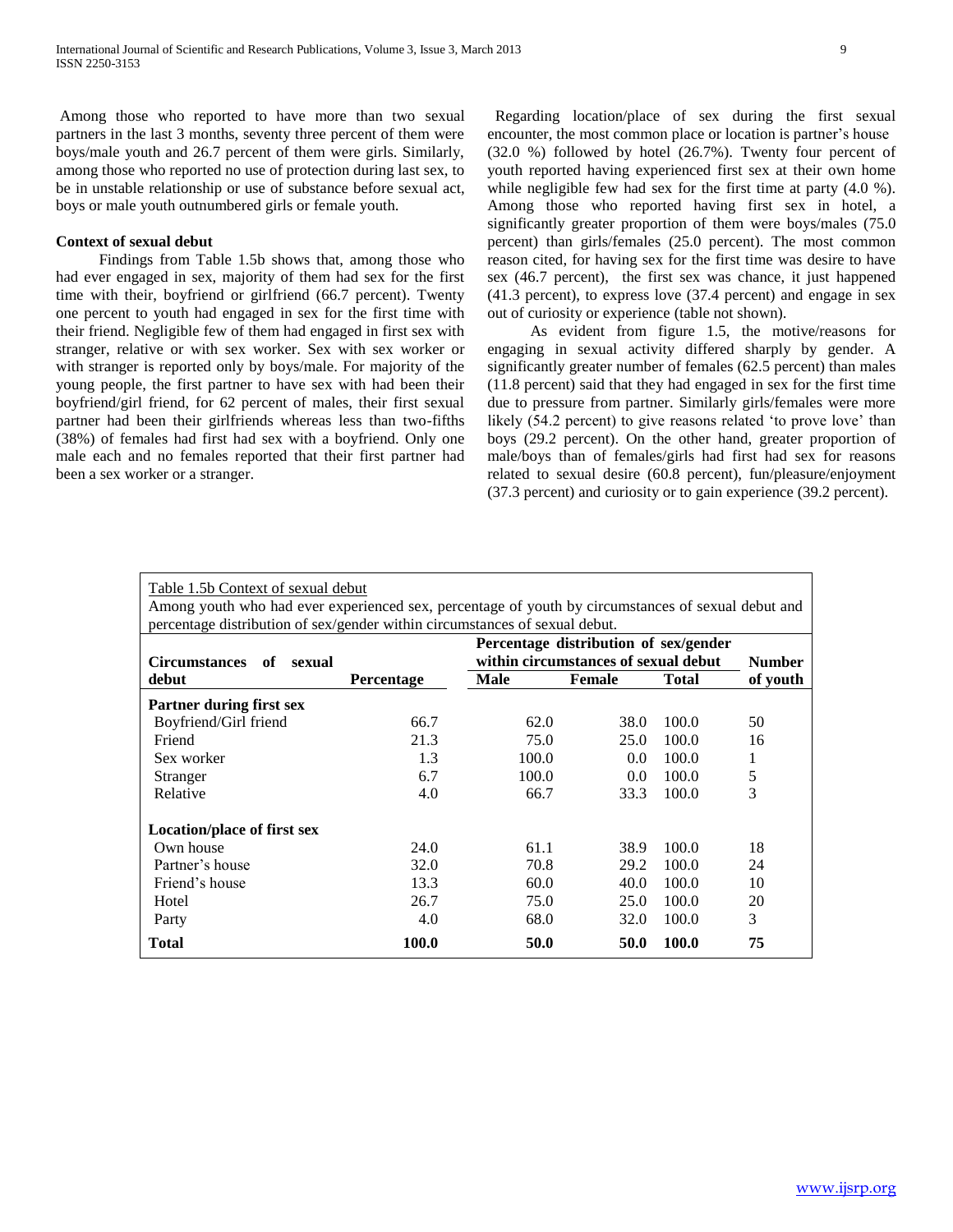

| Table 1.5c Reasons for not using condom                                                                                                                                                                                                              |                                             |                                              |  |  |  |  |  |
|------------------------------------------------------------------------------------------------------------------------------------------------------------------------------------------------------------------------------------------------------|---------------------------------------------|----------------------------------------------|--|--|--|--|--|
| Among those who had not used condom during the last sex, percent distribution of reasons given for<br>not using condom                                                                                                                               |                                             |                                              |  |  |  |  |  |
| <b>Reasons for not using condom</b><br>Sex suddenly happened/condom was not available at the time of act                                                                                                                                             | <b>Yes</b><br>96.2                          | No.<br>3.8                                   |  |  |  |  |  |
| Uncomfortable to carry a condom                                                                                                                                                                                                                      | 40.4                                        | 59.6                                         |  |  |  |  |  |
| Thought it would reduce pleasure<br>Partner insisted not to use/couldn't convince partner to use condom<br>None of my friends use condoms<br>Felt shy/embarrassed to buy condom<br>It is a hassle to put on condom<br>Did not know how to use condom | 38.5<br>38.5<br>13.5<br>11.5<br>11.5<br>3.8 | 61.5<br>61.5<br>86.5<br>88.5<br>88.5<br>96.2 |  |  |  |  |  |

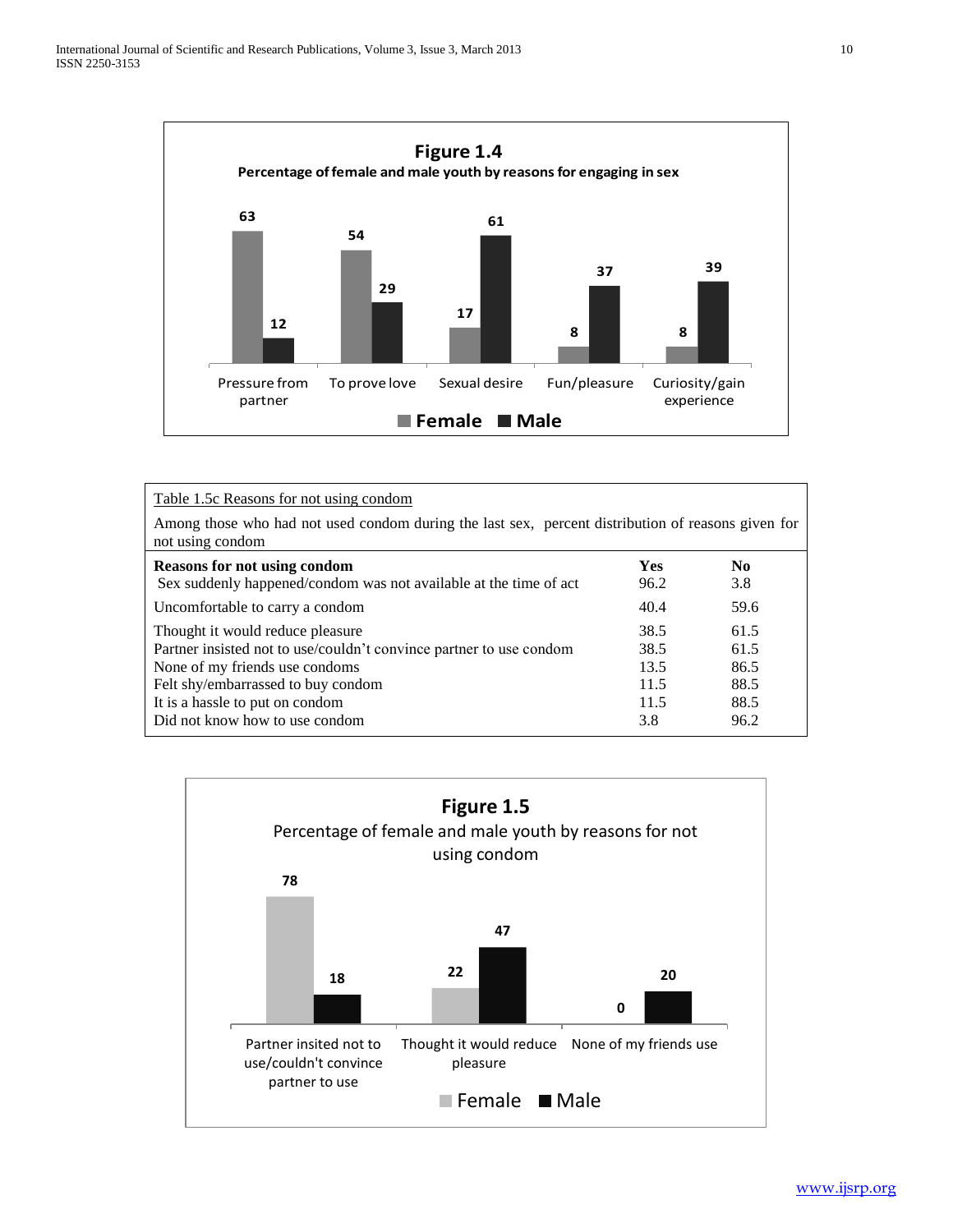# **Barriers of condom use**

 Table 1.5c shows that, among those who had not used condom, the most common reason cited for none use of condom is that 'sex suddenly happened/ condom was not available at the time of sexual act'. Two in five youth told that they had not used condom, because it was uncomfortable to carry a condom and thirty nine percent of youth had cited reasons that they did not use condom because they thought it would reduce pleasure. About two-fifths of youth, cited reasons related to 'unwillingness of the partner to use condom or not being able to convince the partner to use condom'.

As evident from Figure 1.5, there are differentials in reasons cited for non use of condoms by sex/gender. Girls are more likely (77. 8 percent) to report 'unwillingness of partner to use condom or not being able to convince the partner to use condom' compared to boys (17.6 percent); while boys were more likely to give reasons relating to reasons like - 'thought that it would reduce pleasure (47.1 percent) compared to females (22.2 percent). It is also found among the boys that, their friend's behavior have an influence on their condom use behavior. Twenty percent of youth had not used condom because none of youth's friends use condom. In focus-group discussion, participants never cited poor access, as a reason for nonuse or inconsistent use of condoms; almost no one considered the method expensive and everyone was aware of condoms. Most girls apparently believe that their relationships are unwavering and do not seem worried about the risk of acquiring an STD and does not find a need to rely on condoms to protect themselves against disease. Although condoms are viewed primarily as contraceptive rather than prophylactics, they are frequently perceived by youth of both sexes as a promiscuous/ extramarital contraceptive method. The other reason for barriers to condom use reflects unease with the method stemming from its occasional association with illicit sex. Likewise, comments made by male focus-group participants reveal that the experience of friends influence their evaluation of condoms. The notion of preserving male comfort is a common theme in the focus-group transcripts; many boys complain that condoms interfere with sexual pleasure. Undoubtedly, condoms have several negative relational and sensational attributes, as borne in other research (Woodsong and Koo, 1999). Some boys may use this argument as an excuse to forgo condom use, whereas others may equate condoms with unfaithfulness to avoid using them. Because both boy and the girl assume that their partner is sexually faithful and because other contraceptive options exists, a perceived need for condom use within stable relationship is lacking, which adds to the explanation of the method's limited use, despite its accessibility and affordability.

"*It is not a necessity for me to use (a condom) all the time. It's not like I'm going to use it every time I'm going to have intercourse as it often unplanned or unexpected sex (and might not carry a condom). Moreover, I don't have to bother much about impregnating a girl, as I can have control over withdrawing and ejaculating outside of vagina"* (Male respondent, aged 21 years).

 "*Ours is a stable relationship, we have been going around for three years now. I cannot suggest condom use to my partner, because it might raise his suspicion of me being unfaithful or he might also feel that I do not trust him and he may also leave me for another girlfriend, if his sexual pleasures are not gratified*" (Female respondent age 22 years).

 "*Even though my girlfriend insists on using condom during sex, I do not like using condom, as it does not give me any sensation. I do not enjoy sex with condom. We usually end up having sex without condom*" (Male respondent age 22 years).

 "*Though I know the importance of condom use, I cannot convince my boyfriend to use condom as he is 5-6 older to me. Even though, I feel guilty to avoid him getting angry, I place my boyfriend's pleasure as priority and end up having sex with my boyfriend without condom"* (Female respondent age 19 years).

### IV. DISCUSSION AND CONCLUSION

 It is observed that young people start initiating into risktaking behavior, such as initiation of tobacco use, smoking, and alcohol use early, during their teenage years. Initiating to smoking behavior is found to happen earlier than initiating into alcohol use or initiating sexual act (18.2 years). Similar to the findings of other research, we found that self reported life time use (ever use) and current use of alcohol or tobacco is more common than use of other illicit drugs. There are also gender differentials in terms of engaging in risk-taking behaviors. Boys are found to initiate into risk-taking behavior earlier than girls and represent more in risk-taking behaviors. Peer related reasons (peer pressure, because of friends drinking/to be part of group) were among the most common reasons cited for tobacco/alcohol use for the first time use. The most common reasons cited for having sex for the first time are by chance- 'sex just happened', highlights serious program attention. In such settings, it would be unlikely that young people would engage in safe sex with protection. There is also gender difference in reasons cited for engaging in sex. A significantly greater number of girls/females than boys/males said that they had engaged in sex due to pressures from partner and to prove love; whereas for boys it was related to fun/pleasure/enjoyment or curiosity or to gain experience. Our findings clearly suggest that females are more likely to find themselves caught between opposing pressures from their boyfriends and from society at large. Majority of girls reported that they had been persuaded to engage in their first sexual experience through a partner's subtle pressure and promises of a permanent relationship. Normally, this generation is well aware of this disease (AIDS) and how it can be prevented, but couples in stable relationship may not find a need to rely on condoms to protect themselves against this disease. Childhood exposure to alcohol use is also found to be significantly associated with alcohol use pattern; programs should aim at reducing early childhood exposure to alcohol by addressing the avoidance of consumption or use of alcohol in the presence of children.